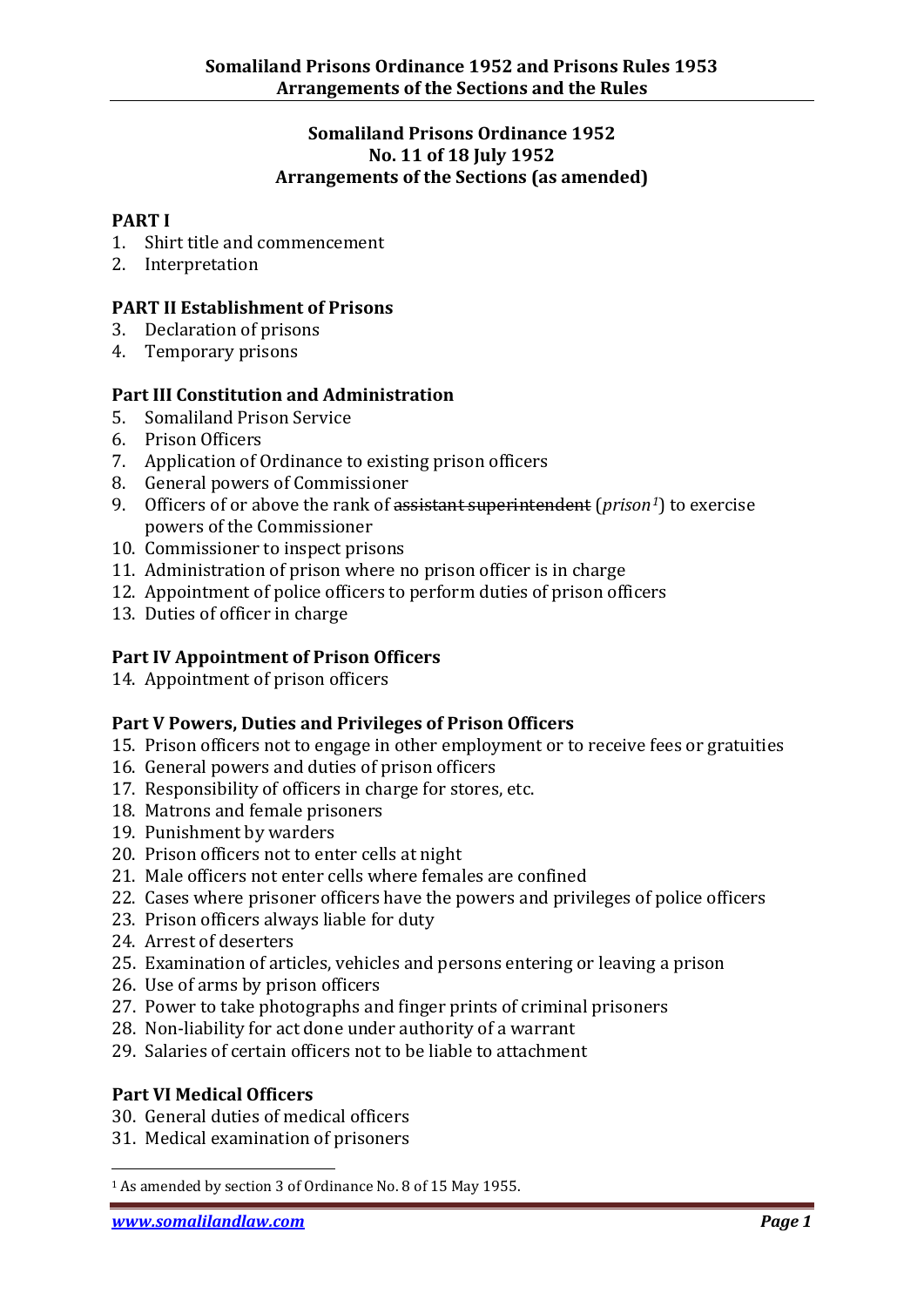- 32. Observation of prisoners under sentence of death or charged with capital offence
- 33. Examination of prisoners in solitary confinement or in hospital
- 34. Officer in charge empowered to order prisoners to be examined

# **Part VII Discipline of Staff**

- 35. Methods of dealing with senior prison officers
- 36. Offences by prison officers
- 37. Punishments which may be awarded by Commissioner or senior officer or officers in charge
- 38. Procedure in cases of grave or repeated offences
- 39. Pay not to accrue during absence without leave, imprisonment or detention
- 40. Offences of desertion triable by criminal court
- 41. Dismissal of certain prison officers
- 42. Powers of officers holding enquiry under section 37
- 43. Powers of interdiction and suspension
- 44. Fines to be recovered by stoppage of pay

# **Part VIII Admission, Confinement, Custody and Removal of Prisoners**

- 45. Admission of prisoners
- 46. Prisoners established in the Protectorate to be prisons for the detention of prisoners from the Reserved Area and the Ogaden
- 47. Prisoner to be informed of right of appeal
- 48. Prisoners in legal custody of the officer in charge
- 49. Search of prisoners in admission
- 50. Prisoners' record to be kept by the officer in charge
- 51. Money and other effects of prisoners to be kept in custody of the officer in charge
- 52. Separation of prisoners
- 53. Maintenance of certain prisoners from private sources
- 54. Prisoners may be removed to another prison
- 55. Medical examination of prisoner on removal to another prison
- 56. Arrangements to [be](#page-1-0) made on removal of prisoners
- 57. Removal of lunatic2 prisoners
- 58. Removal of sick prisoners to hospital
- 59. Hospital officers to take precautions to prevent escape
- 60. Measures for further security of prisoners in hospital
- 61. Notice of death of prisoner to be given to nearest magistrate

# **Part IX Prisoners under Sentence of Death**

62. Supervision of prisoners under sentence of death.

# **Part X Labour of Prisoners**

63. Hard Labour

.

- 64. Prisoners sentenced to imprisonment without hard labour
- 65. Female prisoners
- 66. Civil prisoners and unconvicted prisoners not required to do labour

<span id="page-1-0"></span><sup>2</sup> The term 'lunatic' prisoner under the dated 1927 Lunacy Ordinance was replaced, under the 1953 Mental Disorders Ordinance the term 'mentally or defective' person.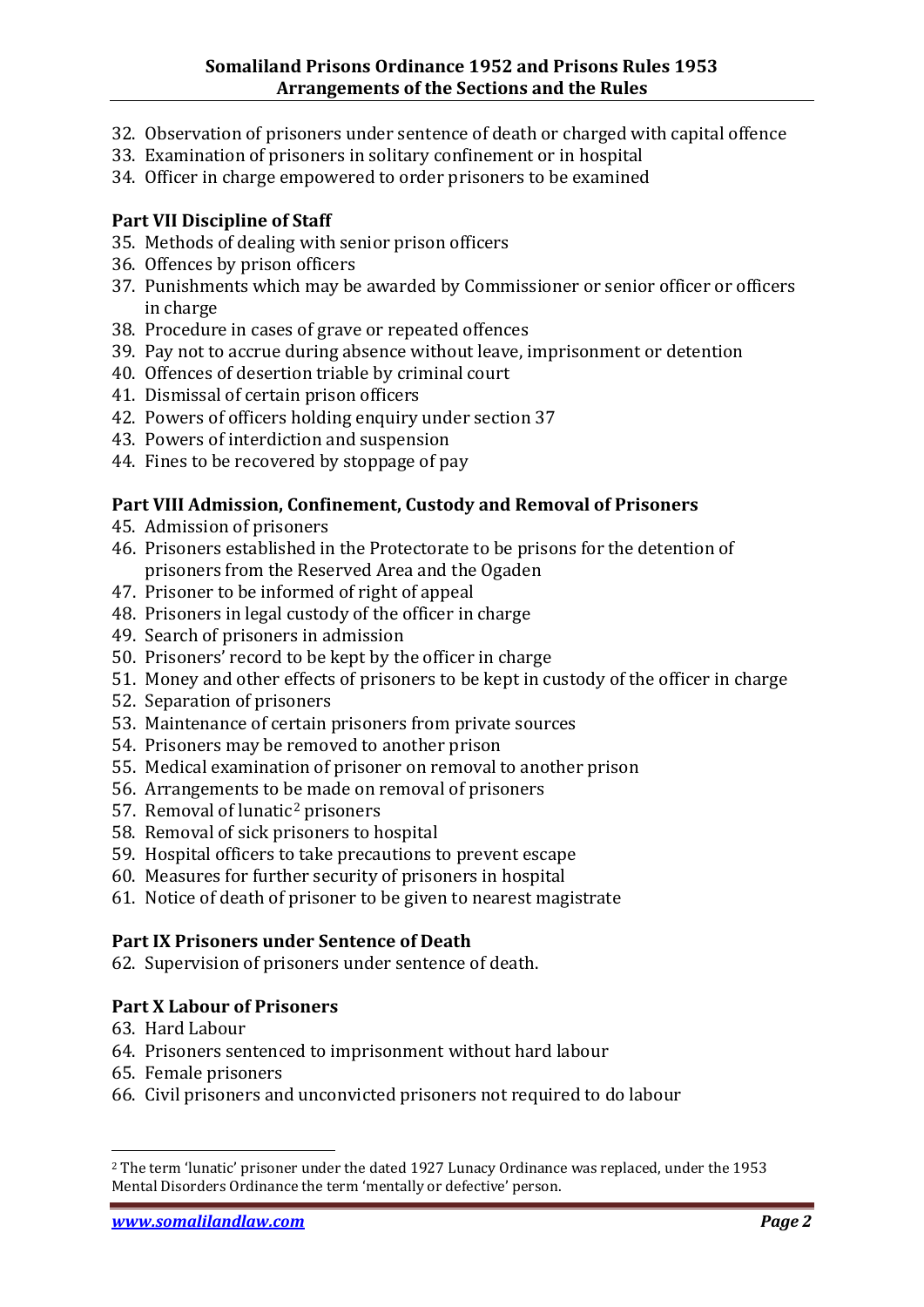#### **Part XI Offences by Prisoners**

- 67. Prison offences
- 68. Punishment of prisoners
- 69. Punishment for aggravated or repeated offences
- 70. Prisoner allowed to be heard in his defence
- 71. Medical examination of prisoners before punishment
- 72. Punishment of prison offences by magistrate
- 73. Punishments to be entered in prisoner's record

#### **Part XII Remission System**

- 74. Remission of part of sentence of certain prisoners
- 75. Restoration of forfeited remission
- 76. Periodical reports

#### **Part XIII Discharge of Prisoners**

- 77. Responsibility of officers in charge for the discharge of prisoners
- 78. Assistance to discharged prisoners

## **Part XIV Visits to and Communications with Prisoners**

- 79. Visits and letters from friends and relatives
- 80. Communications with or by prisoners other than convicted criminal prisoners
- 81. Visits to prisons
- 82. Visits by police officers

## **Part XV Prison Ministers and Visiting Justices**

- 83. Appointment of prison ministers
- 84. Appointment and powers of visiting justices and prison visitors

## **Part XVI Offences in Relation to Prisons**

- 85. Penalty for trafficking
- 86. Unlawful possession of prison articles
- 87. Incitement and abetting of desertions
- 88. Incitement and mutiny and sedition
- 89. Harbouring prisoners
- 90. General penalty
- 91. Power to prosecute under other law no to be effected

## **Part XVIII Miscellaneous**

- 92. Power to make rules
- 93. Repeal and Saving *(The Prison Discipline Ordinance and any reference to the prison police in Part V of the Police Ordinance 1927 (as amended) were repealed)*

## **Somaliland Prisons Rules 1953 GN No. 33 of 21 May 1953**

## **Arrangement of the Rules**

1. Short Title and Commencement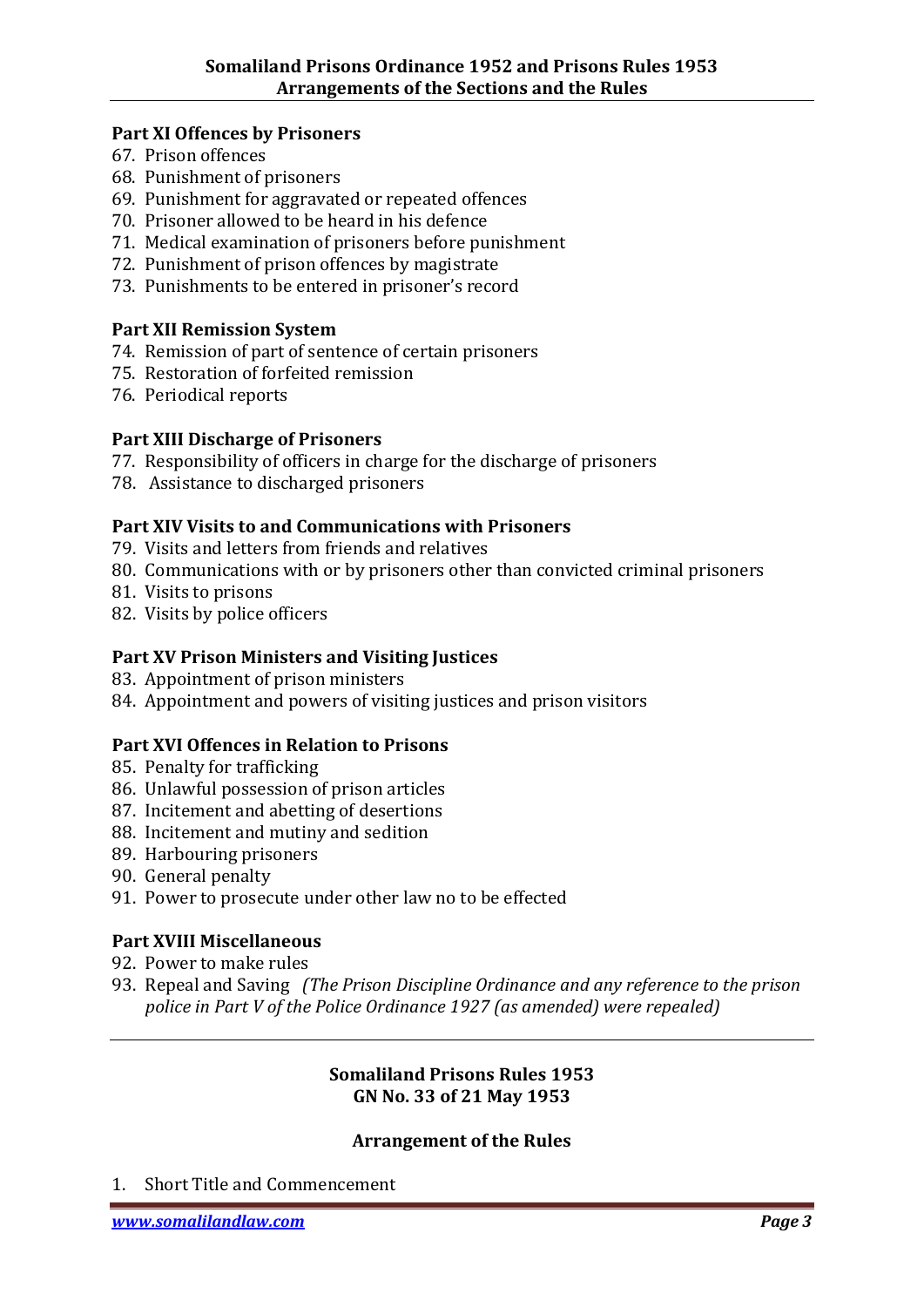2. Interpretation

#### **PART I. Enlistment, terms of service and discharge of Chief Officers and Warders**.

- 3. Chief Officers
- 4. Probation
- 5. Increments
- 6. Efficiency bars
- 7. Leave
- 8. Sick leave
- 9. Quarters
- 10. Superannuation
- 11. Warders
- 12. Declaration on enlistment
- 13. Training
- 14. Re-engagement
- 15. Re-engagement within three months of discharge
- 16. Re-engagement after three months
- 17. Other territories
- 18. Reciprocity
- 19. Leave
- 20. Sick-leave
- 21. Prison officers not to resign without permission
- 22. Prolongation of service in case of war etc.
- 23. Discharge on completion of service
- 24. Expiration of service
- 25. Discharge
- 26. Certificate of discharge
- 27. Rules for reckoning service for purposes of discharge
- 28. Record of prison officers
- 29. Transfer
- 30. Arms, accoutrements, etc. to be delivered upon ceasing to belong to the Service
- 31. Failure to deliver accoutrements upon ceasing to be a prison officer
- 32. Gratuities payable after twelve years' service or more
- 33. Gratuities payable in certain circumstances before completing twelve years' service
- 34. Gratuities on death before 12 years' service payable to next of kin, etc. in proportion to years of service
- 35. Gratuities remaining unpaid at death: how disposed of
- 36. Compensation in case of death or injury incurred on duty
- 37. Gratuities payable in certain circumstances to prison officer who contribute to fund

## **PART II CLASSIFICATION, GRADING AND SEPARATION.**

38. (*No title*)

## **PART III PRISON MINISTERS AND VISITING JUSTICES**

- 39. Duties of resident chaplains
- 40. Facilities to be given to Visiting justices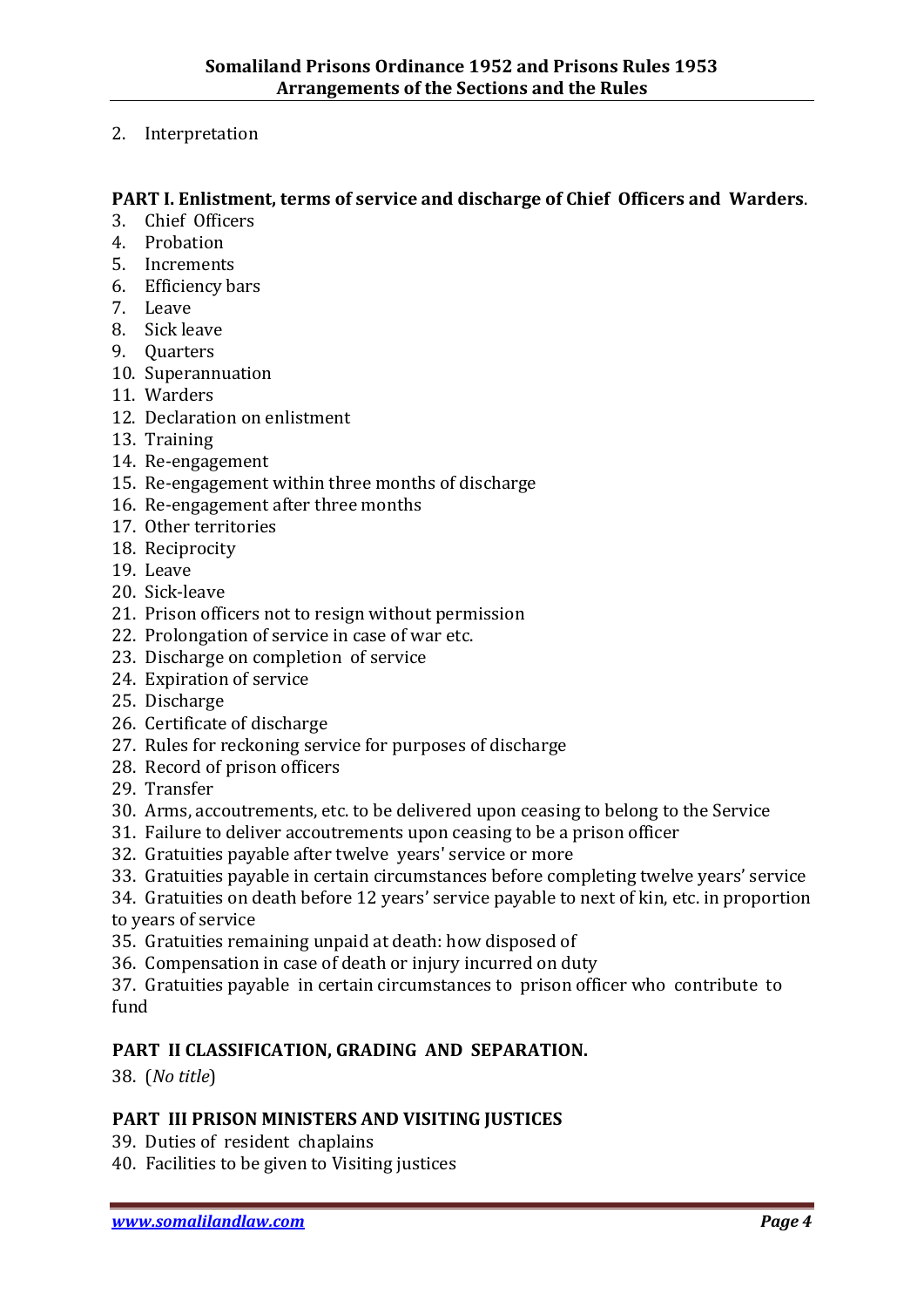- 41. Visiting Justices to note complaints
- 42. Visiting Justices not to give orders

#### **PART IV MEDICAL OFFICERS**

- 43. To ensure cleanliness
- 44. Medical attention etc.
- 45. Visits to sick prisoners and prison officers
- 46. To see those in separate confinement
- 47. To inspect prison in detail monthly
- 48. Release of incurably sick
- 49. Dangerous illness
- 50. Records of sickness and death of prisoners
- 51. Mental cases
- 52. Contagious diseases
- 53. Identity marks.
- 54. Hospital accomodation

#### **PART V PRISON ADMINISTRATION**

- 55. Procedure on admission of a prisoner
- 56. Classification
- 57. Unlock
- 58. Labour distribution
- 59. Days of rest
- 60. Mode of work
- 61. Wet Weather
- 62. Proportion of prisoners to warders
- 63. Cellular labour
- 64. Lock-up
- 65. Clothing
- 66. Washing of clothing
- 67. Identification labels
- 68. Bathing
- 69. Head shaving
- 70. Weighing
- 71. Cleanliness and sanitation of premises
- 72. Drinking water
- 73. Airing of bedding
- 74. Exercise
- 75. Instruction
- 76. Religion
- 77. Duty of ministers
- 78. Prisoner's correspondence
- 79. Communications with prisoners
- 80. Visitors to long term prisoners
- 81. Searching
- 82. Searching of staff
- 83. Discipline and punishments
- 84. Handcuffs